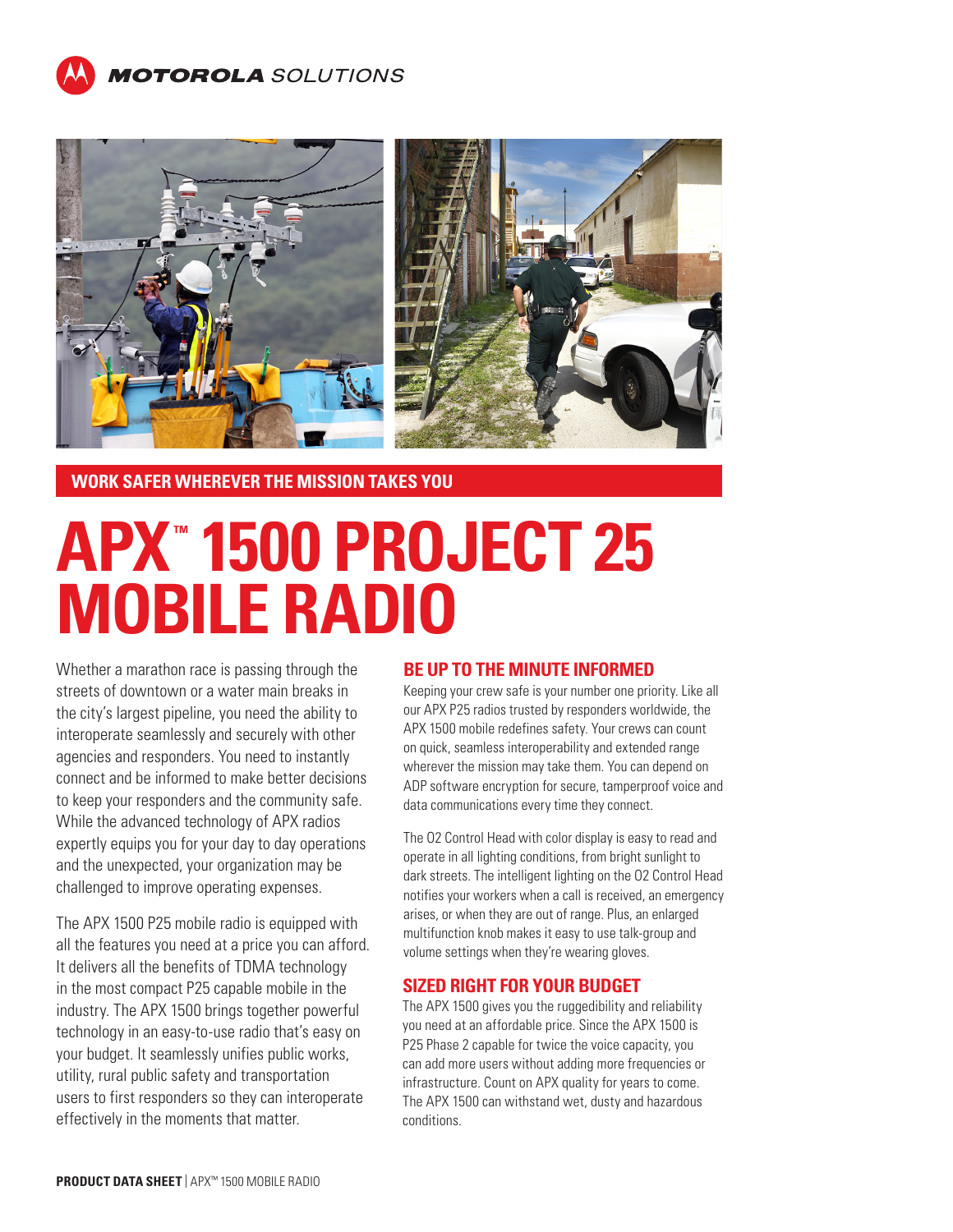

## **APX 1500 SPECIFICATIONS**

## **FEATURES AND BENEFITS:**

Available in 700/800 MHz, VHF, UHF R1 and UHF R2 frequency bands

Channels: Standard 512

Trunking Standards supported:

• Clear or digital private Trunked Operation

Analog MDC-1200 and Digital APCO P25 Conventional System Configurations

Narrow and wide bandwidth digital receiver (6.25/12.5/20/25 kHz)

Embedded digital signaling (ASTRO and ASTRO 25)

Intelligent lighting

Radio profiles

Unified Call List

Meets applicable MIL-STD 810C, D, E, F, G

Ships standard IP56

Customer Programming Software (CPS) supported on Windows XP, Vista, 7 and 8 (Windows 7 or 8 required for CPS R12.00.00 [June 2014] and later)

- Supports USB Communications
- Built in FLASHport™ support

Uses standard Dash mounted APX accessories

Software Key

ASTRO 25 integrated Voice and Data

ADP Privacy (Available with no encryption for public safety)

Integrated GPS/GLONASS for outdoor location tracking

## **OPTIONAL FEATURES:**

Programming over Project 25 (POP25) Text Messaging

## **APX 1500 CONTROL HEAD PORTFOLIO**



## **O2 RUGGED CONTROL HEAD**

- **Example 2** Large color display with intelligent lighting
- 3 lines of text 14 characters max / 1 line of icons / 1 line of menus
- Built in 7.5 W speaker
- **Multifunction volume/channel knob**
- Night/day mode button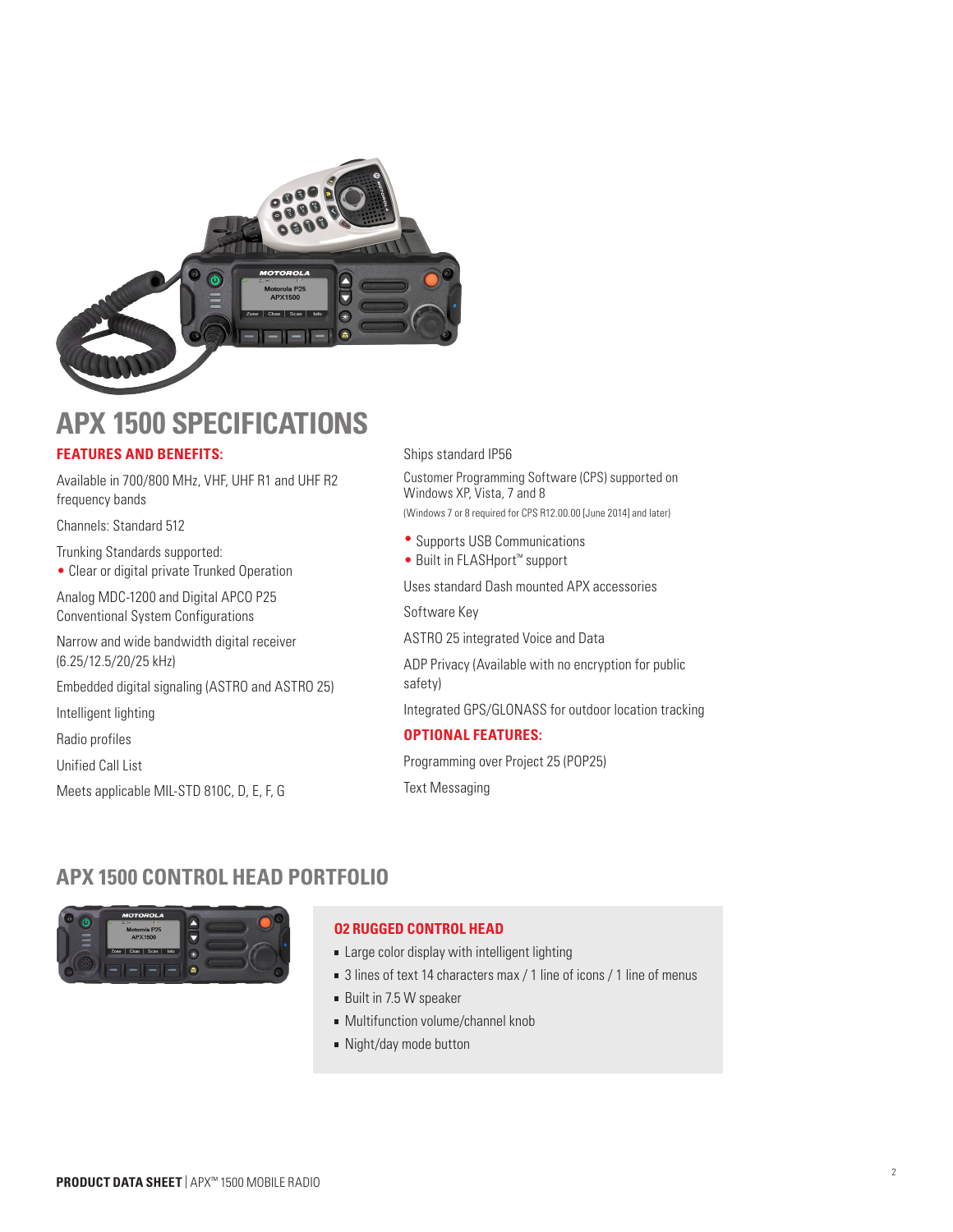| <b>TRANSMITTER - TYPICAL PERFORMANCE SPECIFICATIONS</b> |                                                                               |                                                 |                                                 |                                               |                                               |  |  |
|---------------------------------------------------------|-------------------------------------------------------------------------------|-------------------------------------------------|-------------------------------------------------|-----------------------------------------------|-----------------------------------------------|--|--|
|                                                         | <b>700 MHz</b>                                                                | <b>800 MHz</b>                                  | <b>VHF</b>                                      | <b>UHF Range 1</b>                            | <b>UHF Range 2</b>                            |  |  |
| Frequency Range/Bandsplits                              | 764-776 MHz<br>794-806 MHz                                                    | 806-824 MHz<br>851-870 MHz                      | 136-174 MHz                                     | 380-470 MHz                                   | 450-520 MHz                                   |  |  |
| <b>Channel Spacing</b>                                  | 25/20/12.5 kHz                                                                | 25/20/12.5 kHz                                  | 25/20/12.5 kHz                                  | 25/20/12.5 kHz                                | 25/20/12.5 kHz                                |  |  |
| Maximum Frequency Separation                            | Full Bandsplit                                                                | <b>Full Bandsplit</b>                           | Full Bandsplit                                  | <b>Full Bandsplit</b>                         | <b>Full Bandsplit</b>                         |  |  |
| Rated RF Output Power*<br>(Adjustable)                  | $3 - 30$ W<br>(2-3 W Itinerant)                                               | 3-35W                                           | 1-50W                                           | $1-40$ W                                      | $1 - 45W$                                     |  |  |
| Frequency Stability*<br>(-30°C to +60°C; +25°C Ref.)    | $±0.8$ PPM                                                                    | $±0.8$ PPM                                      | $±0.8$ PPM                                      | $±0.8$ PPM                                    | $±0.8$ PPM                                    |  |  |
| Modulation Limiting*                                    | $\pm 5/\pm 2.5$ kHz                                                           | $\pm 5/\pm 4$ (NPSPAC)<br>$/\pm 2.5$ kHz        | $\pm 5/\pm 2.5$ kHz                             | $\pm 5/\pm 2.5$ kHz                           | $\pm 5/\pm 2.5$ kHz                           |  |  |
| Modulation Fidelity (C4FM)<br>12.5kHz Digital Channel   | 1.5%                                                                          | 1.5%                                            | 2.5%                                            | 1.1%                                          | 1.1%                                          |  |  |
| Emissions*                                              | Radiated <sup>®</sup><br>Conducted <sup>+</sup><br>-75/-85 dBc<br>-20/-40 dBm | Radiated<br>Conducted<br>$-75$ dBc<br>$-20$ dBm | Radiated<br>Conducted<br>$-20$ dBm<br>$-85$ dBc | Radiated<br>Conducted<br>$-20$ dBm<br>-85 dBc | Conducted<br>Radiated<br>$-20$ dBm<br>-85 dBc |  |  |
| Audio Response*                                         | $+1, -3$ dB (EIA)                                                             | $+1, -3$ dB (EIA)                               |                                                 | $+1, -3$ dB (EIA)                             | $+1, -3$ dB (EIA)                             |  |  |
| FM Hum & Noise<br>25 & 20 kHz<br>12.5 kHz               | $-50dB$<br>$-48dB$                                                            | $-50dB$<br>$-48dB$                              | $-52dB$<br>$-51$ dB                             | $-51$ dB<br>$-48dB$                           | $-51$ dB<br>$-48dB$                           |  |  |
| Audio Distortion*<br>25 & 20 kHz<br>12.5 kHz            | 0.50%<br>0.50%<br>0.50%<br>0.50%                                              |                                                 | 0.50%<br>0.50%                                  | 0.50%<br>0.50%                                | 0.50%<br>0.50%                                |  |  |

| RECEIVER – TYPICAL PERFORMANCE SPECIFICATIONS           |                                                                                 |                                                                                          |                                                                                                                                                                   |                                                                                                                                                                                   |                                                                                                                                                                                |  |
|---------------------------------------------------------|---------------------------------------------------------------------------------|------------------------------------------------------------------------------------------|-------------------------------------------------------------------------------------------------------------------------------------------------------------------|-----------------------------------------------------------------------------------------------------------------------------------------------------------------------------------|--------------------------------------------------------------------------------------------------------------------------------------------------------------------------------|--|
|                                                         | <b>700 MHz</b>                                                                  | <b>800 MHz</b>                                                                           | <b>VHF</b>                                                                                                                                                        | <b>UHF Range 1</b>                                                                                                                                                                | <b>UHF Range 2</b>                                                                                                                                                             |  |
| Frequency Range/Bandsplits                              | 764-776 MHz                                                                     | 851-870 MHz                                                                              | 136-174 MHz                                                                                                                                                       | 380-470 MHz                                                                                                                                                                       | 450-520 MHz                                                                                                                                                                    |  |
| <b>Channel Spacing</b>                                  | 25/20/12.5 kHz                                                                  | 25/20/12.5 kHz                                                                           | 25/20/12.5 kHz                                                                                                                                                    | 25/20/12.5 kHz                                                                                                                                                                    | 25/20/12.5 kHz                                                                                                                                                                 |  |
| Maximum Frequency Separation                            | <b>Full Bandsplit</b>                                                           | <b>Full Bandsplit</b>                                                                    | <b>Full Bandsplit</b>                                                                                                                                             | <b>Full Bandsplit</b>                                                                                                                                                             | <b>Full Bandsplit</b>                                                                                                                                                          |  |
| Audio Output Power<br>3% distortion, 8/3.2 Ohm speakers | 7.5/15W                                                                         | 7.5/15 W                                                                                 | 7.5/15 W                                                                                                                                                          | 7.5/15 W                                                                                                                                                                          | 7.5/15 W                                                                                                                                                                       |  |
| Frequency Stability*<br>(-30°C to +60°C; +25°C Ref.)    | $±0.8$ PPM                                                                      | $±0.8$ PPM                                                                               | $±0.8$ PPM                                                                                                                                                        | $±0.8$ PPM                                                                                                                                                                        | $±0.8$ PPM                                                                                                                                                                     |  |
| Analog Sensitivity*<br>Digital Sensitivity<br>5% BER    | 12 dB SINAD-120 dBm<br>$(0.224 \,\text{µV})$<br>$-121$ dBm<br>$(0.199 \,\mu V)$ | $-120$ dBm<br>$(0.224 \,\mathrm{\upmu V})$<br>$-121$ dBm<br>$(0.199 \,\mathrm{\upmu V})$ | Standard<br>Pre-Amp<br>$-123$ dBm<br>-119 dBm<br>$(0.158 \,\text{µV})$<br>$(0.251 \,\mu V)$<br>$-123$ dBm<br>$-119$ dBm<br>$(0.251 \,\mu V)$<br>$(0.158 \,\mu V)$ | Pre-Amp<br>Standard<br>$-119$ dBm<br>$-123$ dBm<br>$(0.251 \,\mathrm{\upmu V})$<br>$(0.158 \text{ µV})$<br>$-119$ dBm<br>$-123$ dBm<br>$(0.251 \,\mu V)$<br>$(0.158 \,\text{µV})$ | Standard<br>Pre-Amp<br>$-123$ dBm<br>$-119$ dBm<br>$(0.251 \,\mu V)$<br>$(0.158 \,\text{µV})$<br>$-119$ dBm<br>$-123$ dBm<br>$(0.251 \,\mu V)$<br>$(0.158 \,\mathrm{\upmu V})$ |  |
| Intermodulation Rejection<br>25 kHz<br>12.5 kHz         | 82 dB<br>82 dB                                                                  | 82 dB<br>82 dB                                                                           | 86 dB<br>84 dB<br>86 dB<br>85 dB                                                                                                                                  | 86 dB<br>82 dB<br>85 dB<br>83 dB                                                                                                                                                  | 86 dB<br>82 dB<br>85 dB<br>83 dB                                                                                                                                               |  |
| Spurious Rejection                                      | 91 dB                                                                           | 91 dB                                                                                    | 95 dB                                                                                                                                                             | 91 dB                                                                                                                                                                             | 91 dB                                                                                                                                                                          |  |
| Audio Distortion at rated*                              | 2%                                                                              | 2%                                                                                       | 2%                                                                                                                                                                | 2%                                                                                                                                                                                | 2%                                                                                                                                                                             |  |
| Selectivity*<br>25 kHz<br>12.5 kHz<br>30 kHz            | 85 dB<br>75 dB<br>$\hspace{0.1mm}-\hspace{0.1mm}$                               | 85 dB<br>75 dB                                                                           | 89 dB<br>77 dB<br>90 dB                                                                                                                                           | 83 dB<br>72 dB<br>--                                                                                                                                                              | 83 dB<br>72 dB<br>--                                                                                                                                                           |  |

| <b>DIMENSIONS</b>                                            |                             |                    |
|--------------------------------------------------------------|-----------------------------|--------------------|
|                                                              | <b>Inches</b>               | <b>Millimeters</b> |
| Mid Power Radio Transceiver                                  | 2x7x64                      | 50.8 x 178 x 163   |
| 02 Control Head                                              | $2.7 \times 8.1 \times 2.1$ | 69 x 207 x 53      |
| Mid Power Radio Transceiver and O2 Control Head - Dash Mount | 2.7 x 8.1 x 8.8             | 69 x 207 x 223     |
| Mid Power Radio Transceiver and 02 Control Head Weight       | 5 28 lbs                    | 2.45 kg            |

| <b>RADIO MODELS</b>       |              |
|---------------------------|--------------|
| 700/800 (763-870 MHz)     | M36URS9PW1AN |
| VHF (136-174 MHz)         | M36KSS9PW1AN |
| UHF Range 1 (380-470 MHz) | M360SS9PW1AN |
| UHF Range 2 (450-520 MHz) | M36SSS9PW1AN |

## **SIGNALING (ASTRO MODE)**

| Signaling Rate                                  | 9.6 kbps                                                                                                         |
|-------------------------------------------------|------------------------------------------------------------------------------------------------------------------|
| Digital ID Capacity                             | 10,000,000 Conventional / 48,000 Trunking                                                                        |
| Digital Network Access Codes                    | 4.096 network site addresses                                                                                     |
| ASTRO <sup>®</sup> Digital User Group Addresses | 4.096 network site addresses                                                                                     |
| Project 25 - CAI Digital User Group Addresses   | 65,000 Conventional / 4,094 Trunking                                                                             |
| <b>Error Correction Techniques</b>              | Golay, BCH, Reed-Solomon codes                                                                                   |
| Data Access Control                             | Slotted CSMA: Utilizes infrastructure-sourced data status bits<br>embedded in both voice and data transmissions. |